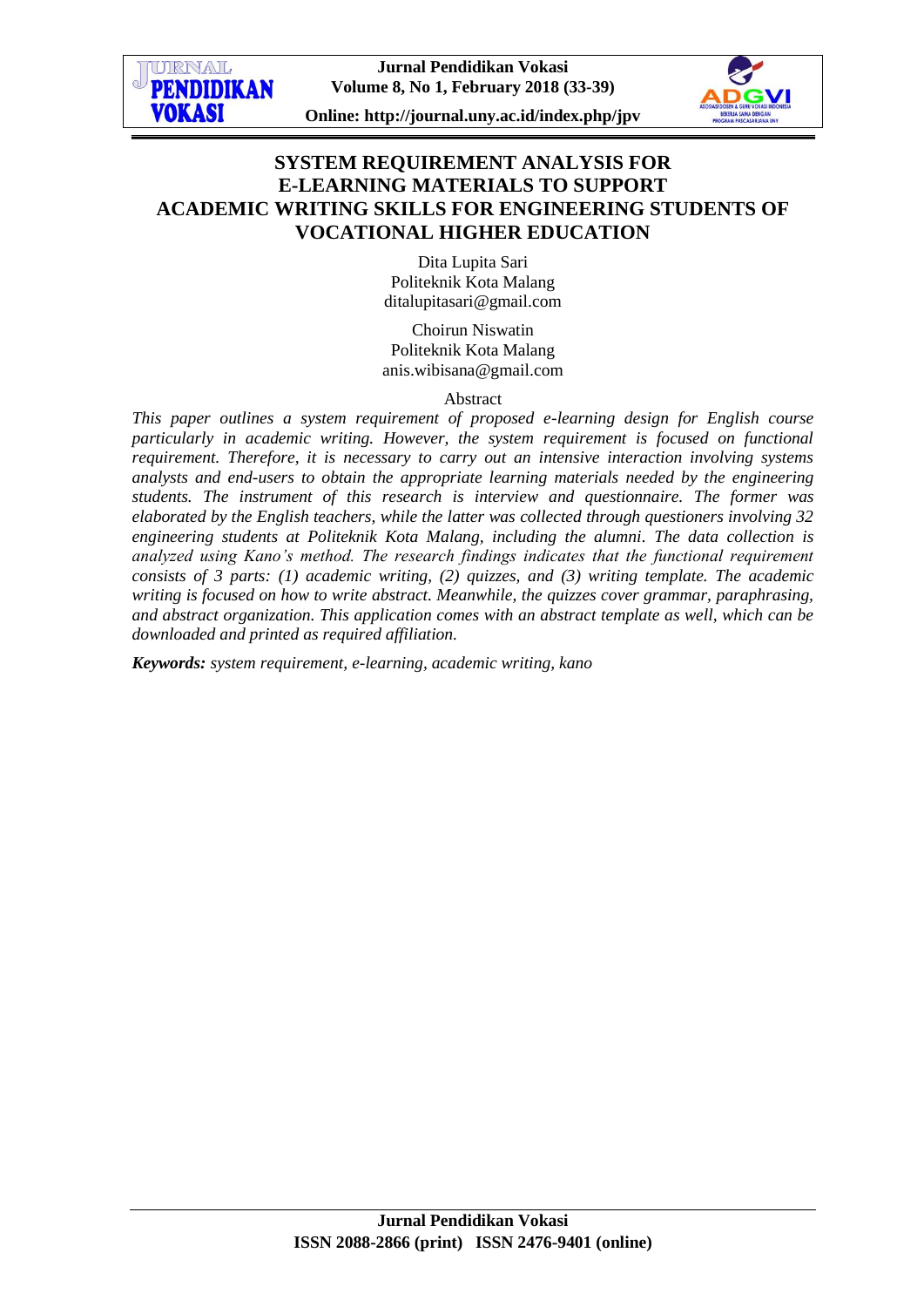### **INTRODUCTION**

The curriculum of education in Indonesia sets the English course taught since elementary school . However, the students' proficiency is still far. Writing is considered as the lowest level of proficiency. As a matter of fact, the students' ability tends to low although they are formally taught writing skills earlier in lower education level of schools (Waloyo, 2017, p. 72). Some findings of the either researches or observation indicate that students' ability in writing skill including their critical thinking through writing is poor (Setiyaningsih, 2008, p. 98).

Language learners who study English have been given writing skills as one of the cores of curriculum. Because it is one of the four skills that should be accomplished (Yamin, 2013, p. 334). The difficulties are possible to be overcome to achieve the competency. But it is different from non-English learners. Moreover, the scholars who are not English learners experience the difficulties in writing English essay, i.e. engineering students (Xiou & Chen, 2015, p. 13). The research which encompassed the engineering students as the object of the research found that their writing skills are the lowest than other three English skills; listening, speaking and reading (Xu, 2012). However, the ability of academic writing in English language must be acquired by all students at any field of studies. Hence, their final assignments such as, thesis or dissertation could reach the wider scope of readers. Some efforts should be contended to increase the ability of academic writing among the Indonesian scholars that could be potential as the future researchers.

The ability of academic writing in Indonesia tends to be low, thus, the international publication shows very small number. Actually, the Indonesian scholars and researchers could write the publication in national as well as international level (Saubani, 2016, p. 3). Some factors affecting the low number of Indonesian contribution in global publication are likely the low level of English academic writing in terms of standardized English as well as the ungrammatical tenses (Adnan & Zifirdaus, 2005, p. 10)

Poor academic writing is credited to the most students' opinion that learning to writing academically is very difficult (Susanti, 2013,

p. 2). It is more difficult and challenging than other skills like listening, writing and reading. According to Oshima and Hogue, academic writing is difficult, indeed (Oshima & Hogue, 1999)

The preliminary survey on engineering students at Diploma program at vocational education indicated that almost 90% of the students said that when writing abstract for their final assignment, they need to intensively consult to those good at English. The lecturers become the first person they need. So, English lectures were voted by 38% of students, followed by their final assignments' supervisor (31.5%). In addition, they need to have consultation 3 times to have a good abstract. This raises a problem for lectures and supervisors since they must facilitate their students to give more time and efforts on top of their main duty as teachers at college such as preparing teaching, carrying out research, etc.

This research investigates the system requirement, focusing on the functional requirement of e-learning for engineering students at diploma 3 program. E-learning is a process of applying activities of communication, education, and exercises through electronic media that can be accessed anytime. Elearning enhances the quality of learning through collaborative study involving humans and technology (Sunnah & Sukoco, 2014, p. 149). E-learning is likely to help the lectures' duty in guiding their students to write their academic writing. Therefore, it could lessen the lectures' time and work particular in writing abstract in order to do other duties such as, doing research, developing and evaluating the teaching materials, etc. This is used as a learning media to increase their ability in academic writing

# **METHOD**

# **Data Collection**

It requires having a depth needs analysis on functional requirement from the users before designing and building the soft-ware application for e-learning. Therefore, the application will meet the demand of the users'. Direct interview with the users may obtain the detailed information related to their specific needs. The data collection of this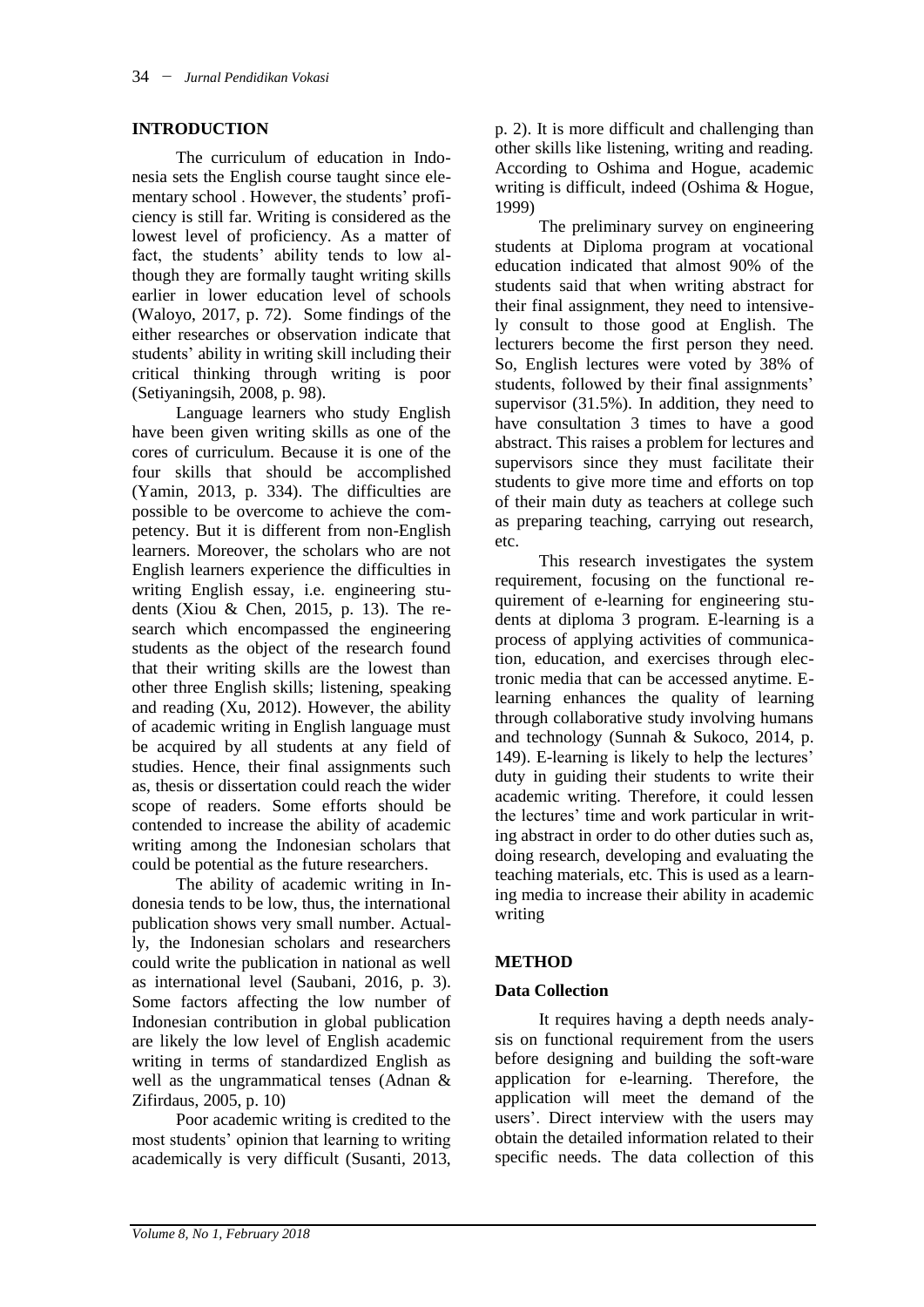research was done through interview and questionnaire.

A preliminary survey was carried out to determine the functional system requirement serving as a starting point of this research. The survey aims to seek the real problems faced by the engineering students in academic writing, particularly writing abstract for their final assignment. The sampling method used in this survey is purposive sampling method. The survey questionnaires were distributed to engineering students at Politeknik Kota Malang and the alumni. These students were writing abstract in English language for final project and the alumni had left school for 2 years maximum that writing abstract in English language for the last final project before graduated. The research shared 83 questionnaires however only 35 respondents filled and submitted them. Nevertheless, 32 of filled questionnaire are considered as a valid data, but the rest of them remained invalid. The result of the survey becomes the secondary data supporting the process of the interview.

The interview was elaborated by the English lecturers based on the result of the previous survey. The result of the interview is an outline of general frame work to overcome the students' problem from the lecturers' point of view. These are a fundamental source of data to determine the functional system requirement.

Those system requirement data are analyzed to achieve the best result meeting the demands of the users. The Kano method is specifically applied to this research since this method has been widely used in research needs analysis.

# **Kano Method**

Kano method was developed by Noriko Kano from Tokyo Riko University in 1984. This method is a model to classify the attributes of the products as well as the services. The classification is based on how well the products or services meet the customers' satisfaction (Berger et al., 1993, pp. 3–36).

See the relationship between customers' satisfaction and services or products proposed by Kano in figure 1.



Figure 1. Kano's Diagram

The attributes are classified into several categories.

- 1) *Attractive* (*excitement needs*) The greater the attributes work, the greater the level of customers' satisfaction. However, the lower attributes do not mean that they lessen the customers' satisfaction.
- 2) *One dimensional* (*performance needs*), The greater the attributes work, the greater the level of customers' satisfaction. In contrast, the lower the attributes, the lower the customers' satisfaction.
- 3) *Must be (basic needs)*

The customers are dissatisfied if the attributes are low, but they are never beyond the neutral. Even though, the working of the attributes are high, the customers are still disappointed. This category is the basic needs that should be fulfilled by the providers to their customers. If the providers want to increase the performance of this category, ironically, it will never significantly make the customers' satisfaction.

4) *Indifferent*

The products or services are never influence the customers' satisfaction, whether there are the products/services or not.

5) *Reverse*

This category is opposite with the *one*  dimensional; i.e. the level of customers' satisfaction is higher if the services or products are not the way they are.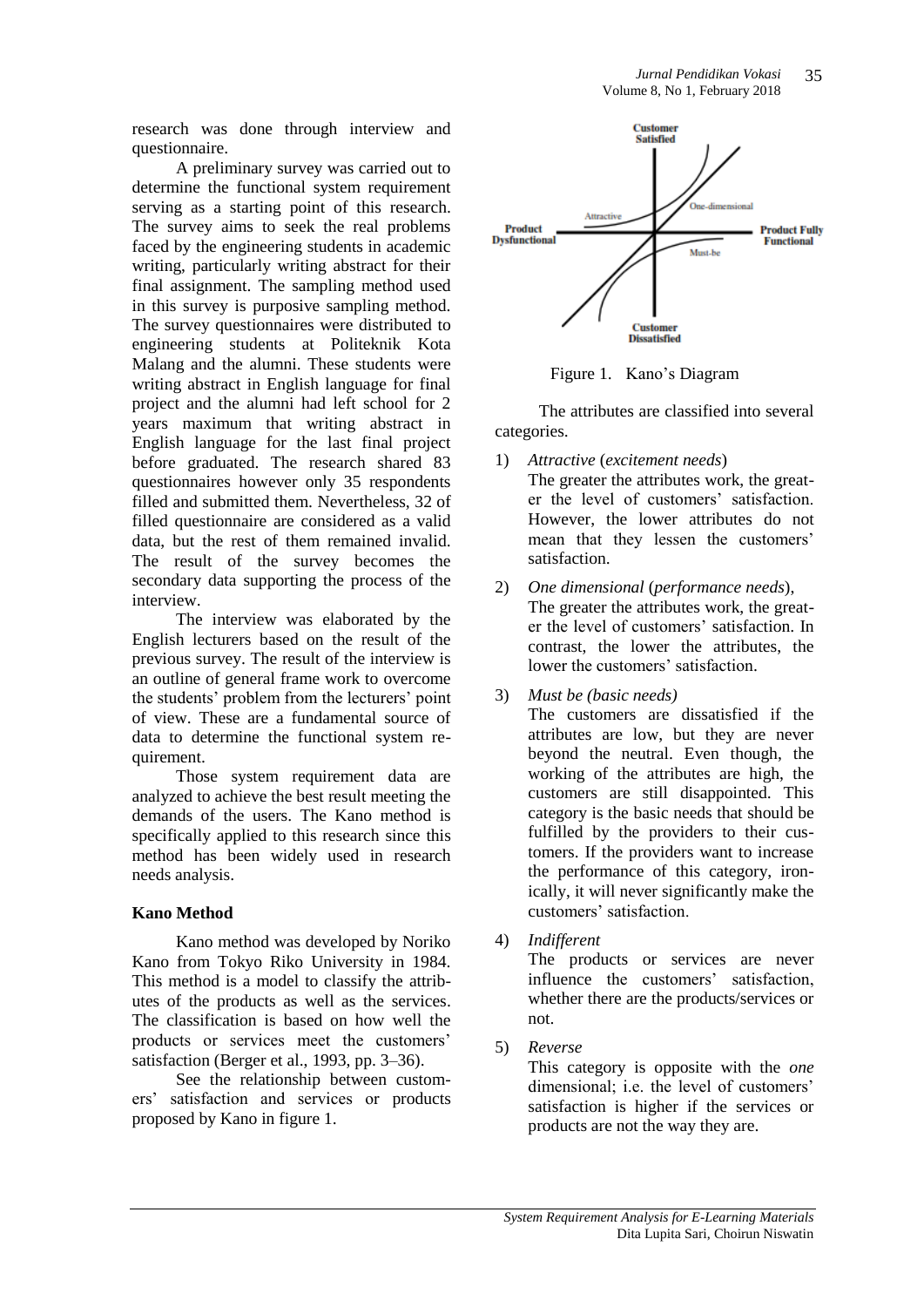6) *Questionable*

This category occurs when the customers are satisfied or dissatisfied sometimes if there are/ not services or products

The questionnaire of this research is adapted from Kano method. The questions consist of optional criteria covering like, must be, neutral, live with, and dislike. Each question is positive and negative. The responses are combined with the table of Kano evaluation as seen in Table 1, hence there is appropriateness between functional and customer requirements.

From the Table 1, it could be concluded that each of question is counted in one of the following criteria:

- A = *Attractive*
- $M = Must-Be$
- O = *One-Dimensional*
- R = *Reverse*
- Q = *Questionable*
- I = *Indifferent*

The result of the Kano evaluation table will determine Kano categorization in every attribute using the following formula.

- 1. If (*one dimensional + attractive + must be*) > (*indifferent + reserve + questionable*), the maximum grade is (*one dimensional, attractive, must be*).
- 2. If (*one dimensional + attractive +must be*) < (*indifferent + reserve +questionable*), the maximum grade is (*indifferent, reserve, questionable*)

After determining the Kano categorization, it subsequently seeks the value of *better* and *worse*. *Better* indicates how high the customers' satisfaction is if the features are provided (A&O). Conversely, *Worse* indicates how low the customers' satisfactions is if the features are not provided. To obtain the value of *Better* and *Worse*, the following formula is used:

$$
Better = \frac{A + O}{A + O + M + I}
$$

$$
Worse = \frac{O + M}{A + O + M + I}
$$

 $\overline{A}$ 

#### **FINDINGS AND DISCUSSION**

#### **Data Collection**

The preliminary survey found that the problem faced by most of the engineering students in writing abstract is composing the abstract particularly constructing the words into sentences as well as the abstract structure (70%). The following problem is grammar (15.7%) and vocabulary (14.3%).

Those data help the interview process involving English lecturers. After interview, the system requirements of e-learning can be concluded:

- 1. The system provides the learning materials of academic writing.
- 2. The system provides the exercises as well as the quizzes to drill the grammar.
- 3. The system provides the exercises and quizzes to practice constructing the sentences and paraphrasing using their own words.
- 4. The system provides the template for constructing abstract aiming to help the students in composing the structure abstract.
- 5. The system provides printing menu to print the document, which has been displayed in template
- 6. The system provides the security system with the login menu for every user

| <b>Customer Requirements</b> |              | Dysfunctional |         |         |           |         |  |  |
|------------------------------|--------------|---------------|---------|---------|-----------|---------|--|--|
|                              |              |               |         |         | 4         |         |  |  |
|                              |              | like          | Must-be | neutral | Live with | dislike |  |  |
| Functional                   | 1. like      |               | A       | A       | A         |         |  |  |
|                              | 2. must-be   | R             |         |         |           | М       |  |  |
|                              | 3. neutral   | R             |         |         |           | М       |  |  |
|                              | 4. live with | R             |         |         |           | М       |  |  |
|                              | 5. dislike   |               | R       |         |           |         |  |  |

Table 1. Table of Kano Evaluation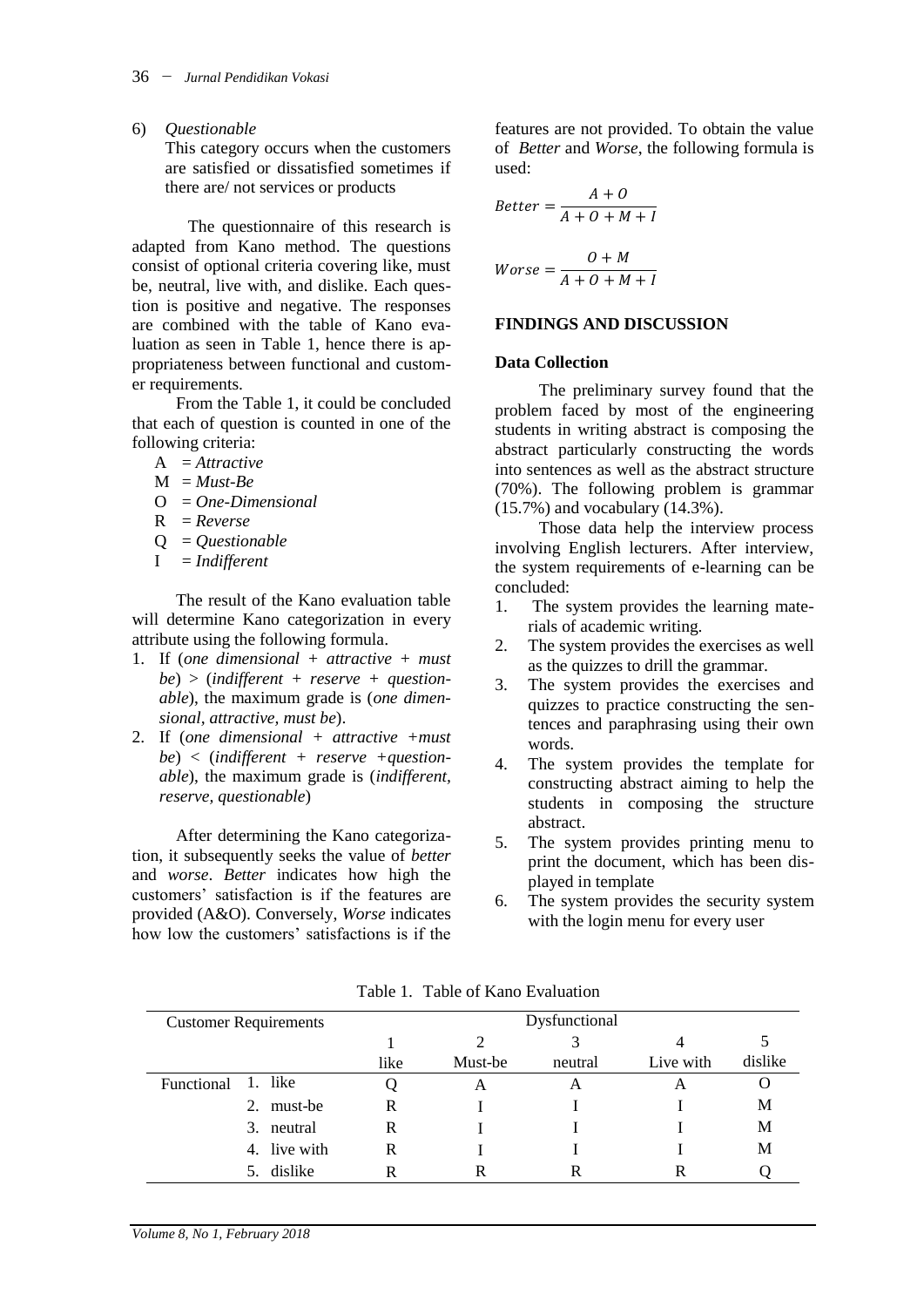The functional needs mentioned above are the main questions in the survey distributed to the engineering students. The objective of distributing the survey is to obtain the functional system between the system requirements and the users. The list of the questions in survey refers to Kano method.

#### **Determining of Kano categorization**

The data collection from the questionnaire is analyzed using table of Kano evaluation. This table determines Kano categorization. The result of data analysis can be seen in Table 2, Table 3, Table 4, Table 5, Table 6 and Table 7.

### Table 2. Table of Kano Evaluation on Functional Requirement 1

|               |          | Dysfunctional |   |                                                  |  |  |  |  |  |  |  |
|---------------|----------|---------------|---|--------------------------------------------------|--|--|--|--|--|--|--|
|               |          | 2             |   |                                                  |  |  |  |  |  |  |  |
| Functional    |          |               |   | (like) (must be) (neutral) (live with) (dislike) |  |  |  |  |  |  |  |
| $1$ (like)    | 4        |               |   |                                                  |  |  |  |  |  |  |  |
| $2$ (must be) | $\theta$ |               |   | 0                                                |  |  |  |  |  |  |  |
| 3 (neutral)   | $\theta$ |               | 2 |                                                  |  |  |  |  |  |  |  |
| 4 (live with) | $\theta$ |               |   |                                                  |  |  |  |  |  |  |  |
| 5 (dislike)   | 0        |               |   |                                                  |  |  |  |  |  |  |  |

# Table 3. Table of Kano Evaluation on Functional Requirement 2

|               |   | Dysfunctional |   |                                                  |    |  |  |  |  |  |  |
|---------------|---|---------------|---|--------------------------------------------------|----|--|--|--|--|--|--|
|               |   |               |   |                                                  |    |  |  |  |  |  |  |
| Functional    |   |               |   | (like) (must be) (neutral) (live with) (dislike) |    |  |  |  |  |  |  |
| $1$ (like)    |   |               |   |                                                  | 12 |  |  |  |  |  |  |
| $2$ (must be) |   | 0             | 0 | 3                                                | 5  |  |  |  |  |  |  |
| 3 (neutral)   |   | 0             |   |                                                  |    |  |  |  |  |  |  |
| 4 (live with) | 0 | 0             |   |                                                  |    |  |  |  |  |  |  |
| 5 (dislike)   |   |               |   |                                                  |    |  |  |  |  |  |  |

# Table 4. Table of Kano Evaluation on Functional Requirement 3

|               | Dysfunctional |   |  |                                                  |    |  |  |  |  |  |
|---------------|---------------|---|--|--------------------------------------------------|----|--|--|--|--|--|
|               |               | 2 |  |                                                  |    |  |  |  |  |  |
| Functional    |               |   |  | (like) (must be) (neutral) (live with) (dislike) |    |  |  |  |  |  |
| $1$ (like)    |               |   |  | 3                                                | 11 |  |  |  |  |  |
| $2$ (must be) |               |   |  |                                                  | 3  |  |  |  |  |  |
| 3 (neutral)   |               |   |  |                                                  |    |  |  |  |  |  |
| 4 (live with) | $\theta$      |   |  | 2                                                |    |  |  |  |  |  |
| 5 (dislike)   |               |   |  |                                                  |    |  |  |  |  |  |

#### Table 5. Table of Kano Evaluation on Functional Requirement 4

|               |          | Dysfunctional |   |                                                  |   |  |  |  |  |  |  |
|---------------|----------|---------------|---|--------------------------------------------------|---|--|--|--|--|--|--|
|               | 1        |               |   |                                                  |   |  |  |  |  |  |  |
| Functional    |          |               |   | (like) (must be) (neutral) (live with) (dislike) |   |  |  |  |  |  |  |
| $1$ (like)    | 1        |               |   |                                                  |   |  |  |  |  |  |  |
| $2$ (must be) | -1       | $\theta$      |   | 0                                                |   |  |  |  |  |  |  |
| 3 (neutral)   | $\theta$ |               | 3 |                                                  |   |  |  |  |  |  |  |
| 4 (live with) | $\theta$ |               |   |                                                  | 3 |  |  |  |  |  |  |
| 5 (dislike)   |          |               |   |                                                  |   |  |  |  |  |  |  |

Table 6. Table of Kano Evaluation on Functional Requirement 5

|               |          | Dysfunctional     |  |                                                  |  |  |  |  |  |  |  |
|---------------|----------|-------------------|--|--------------------------------------------------|--|--|--|--|--|--|--|
|               |          | 2                 |  |                                                  |  |  |  |  |  |  |  |
| Functional    |          |                   |  | (like) (must be) (neutral) (live with) (dislike) |  |  |  |  |  |  |  |
| $1$ (like)    | 2        |                   |  |                                                  |  |  |  |  |  |  |  |
| $2$ (must be) | $\theta$ | $\mathbf{\Omega}$ |  | 2                                                |  |  |  |  |  |  |  |
| 3 (neutral)   | $\theta$ | 0                 |  | $\theta$                                         |  |  |  |  |  |  |  |
| 4 (live with) | $\theta$ |                   |  |                                                  |  |  |  |  |  |  |  |
| 5 (dislike)   |          |                   |  |                                                  |  |  |  |  |  |  |  |

Table 7. Table of Kano Evaluation on Functional Requirement 6

|               | Dysfunctional |          |   |                                                  |   |  |  |  |  |  |  |  |
|---------------|---------------|----------|---|--------------------------------------------------|---|--|--|--|--|--|--|--|
|               |               |          |   |                                                  |   |  |  |  |  |  |  |  |
| Functional    |               |          |   | (like) (must be) (neutral) (live with) (dislike) |   |  |  |  |  |  |  |  |
| $1$ (like)    |               |          |   |                                                  |   |  |  |  |  |  |  |  |
| $2$ (must be) | $\theta$      |          |   |                                                  | 6 |  |  |  |  |  |  |  |
| 3 (neutral)   | 0             | $\theta$ | 3 | $\mathbf{\Omega}$                                |   |  |  |  |  |  |  |  |
| 4 (live with) | $\theta$      |          |   | 2                                                |   |  |  |  |  |  |  |  |
| 5 (dislike)   |               |          |   |                                                  |   |  |  |  |  |  |  |  |

The result of Kano evaluation then used for determining the Kano categorization on each attribute. These can be seen in Table 8.

The result of determining Kano categorization indicates that functional requirement is on the *One dimensional* and *Must be*. The *One dimensional* indicates that the higher the customers' satisfaction, the higher the functional requirement attributes in the system. In contrast, the lower the customers' satisfaction, the lower the functional requirement attributes in the system. This means that the available and the better attributes increase the better customers' satisfaction and vise verse. *One dimensional* is clearly indicated by the functional requirement no. 2, 3, 4, and 5.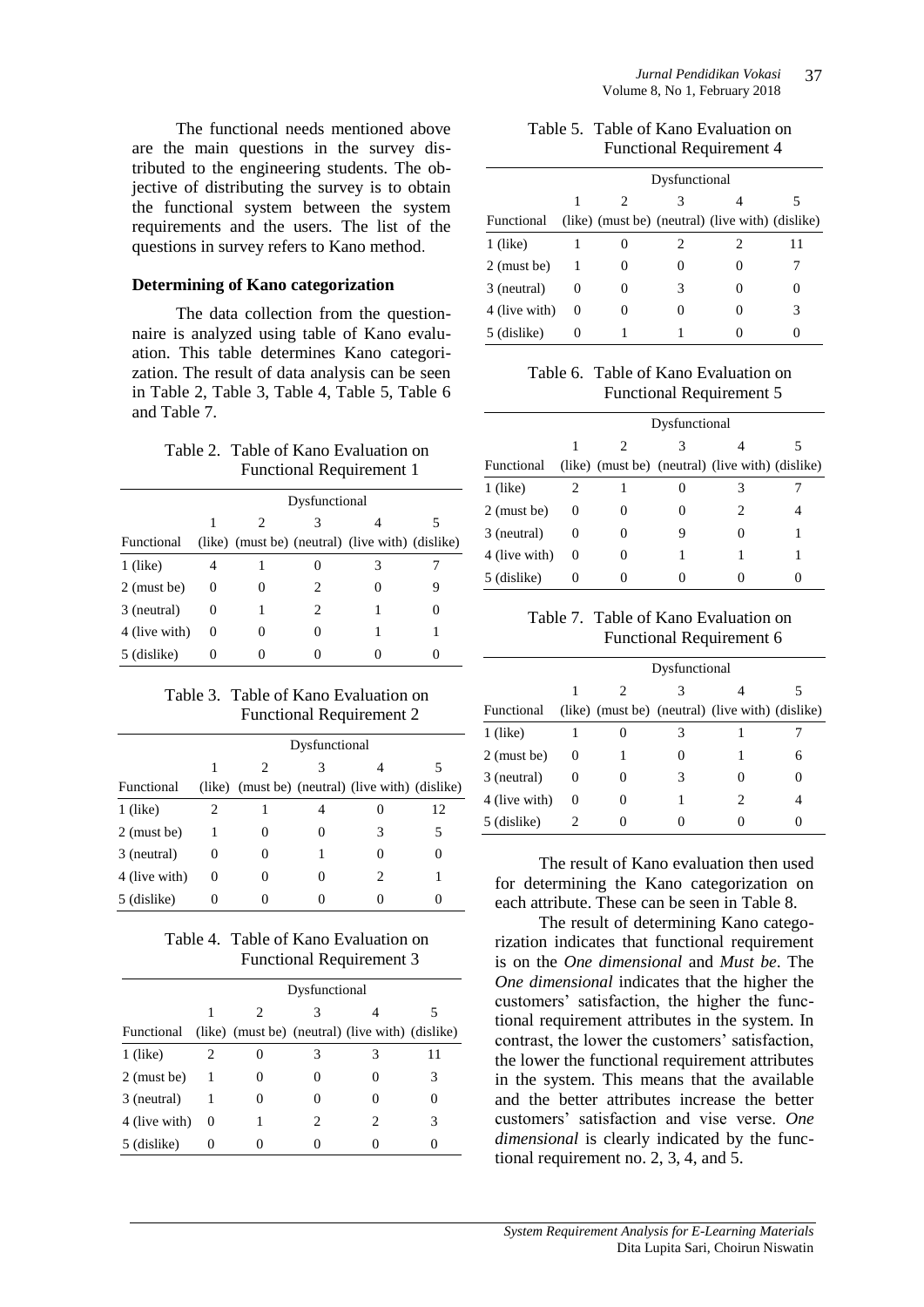|                            |                |    |   |    |   |    | ÷       |         |       |                        |
|----------------------------|----------------|----|---|----|---|----|---------|---------|-------|------------------------|
| Functional<br>Requirements | A              | M  | R | Ő  | Ő |    | $O+A+M$ | $I+R+Q$ | Total | Kano<br>Categorization |
|                            | 4              | 10 | 0 |    | 4 |    | 21      | 11      | 32    | M                      |
|                            | 5              | 6  |   | 12 | 2 | 6  | 23      | 9       | 32    | О                      |
| 3                          | 6              | 6  | 2 | 11 | 2 | 5  | 23      | 9       | 32    | O                      |
| 4                          | 4              | 10 | 3 | 11 |   | 3  | 25      |         | 32    | O                      |
| 5                          | $\overline{4}$ | 6  | 0 |    | 2 | 13 | 17      | 15      | 32    | O                      |
| 6                          | 4              | 10 | C | 7  |   | 8  | 21      | 11      | 32    | M                      |

Table 8. Result of Kano Categorization Determiner

Meanwhile*, Must be* indicates that the customers are dissatisfied if the events of system attributes are low. Surprisingly, the customers' satisfaction is not beyond the neutral although the events of the system attributes reach higher. *Must be* is indicated by functional requirement no 1 and 6.

### **Measurement of Kano Method**

The result of determiner Kano categorization is then calculated obtaining the value of *better* and *worse*. *Better* indicates how high the customers' satisfaction is if the features (A&O) are provided. Whereas, Worse indicates how low the customers' satisfaction is if those features (O&M) are not provided. The value of better and worse are seen in the Table 9.

Table 9. Measurement Kano Method

| Functional<br>Requirement | А | М  | $\Omega$ | I  | <b>Better</b> | Worse |
|---------------------------|---|----|----------|----|---------------|-------|
| 1                         | 4 | 10 | 7        | 7  | 0.39          | 0.61  |
| 2                         | 5 | 6  | 12       | 6  | 0.59          | 0.62  |
| 3                         | 6 | 6  | 11       | 5  | 0.61          | 0.61  |
| 4                         | 4 | 10 | 11       | 3  | 0.54          | 0.75  |
| 5                         | 4 | 6  | 7        | 13 | 0.37          | 0.43  |
| 6                         | 4 | 10 |          | 8  | 0.38          | 0.59  |

The measurement of Kano method in Table 9 indicates that the highest value of better is on the attributes no 3. This means that the available of the third attributes considerably makes the customers feel satisfied. On the other hand, the highest value of worse is on the no. 4. This highlights that the customers will be extremely dissatisfied.

# **CONCLUSION**

Based on the result of system functional requirement of e-learning using Kano method, it is found that system functional requirement meets the users' need.

In Kano categorization, users demand that the systems cover quizzes/exercise on grammar, paraphrase, template for composing abstract, and print menu to print the file of abstract which has been composed. If these four attributes are not provided, the customers are greatly dissatisfied. Nevertheless, if the two attributes of this system; theory on how to write abstract along with the security system of login, which are even needed by the users are not provided, they will not make the users disappointed. In other words, these attributes may be or may not be provided, they will not be a big deal for the users.

The value better and worse indicates that the quizzes or exercises to drill the paraphrasing makes the users greatly satisfied. On the contrary, if the attributes of template for composing abstract is not provided, the users will be extremely dissatisfied.

# **REFERENCES**

- Adnan, Z., & Zifirdaus, I. (2005). *Merebut hati audiens internasional*. Jakarta: PT. Gramedia Pustaka Utama
- Berger, C., Blauth, R., Bolster, C., Burchill, G., DuMouchel, W., Pouliot, F., … Walden, D. (1993). Kano's methods for understanding customer-defined quality. *The Center for Quality Management Journal*, *2*(4), 33–36.
- Oshima, A., & Hogue, A. (1999). *Writing academic english*; (3rd.). United States of America: Pearson.